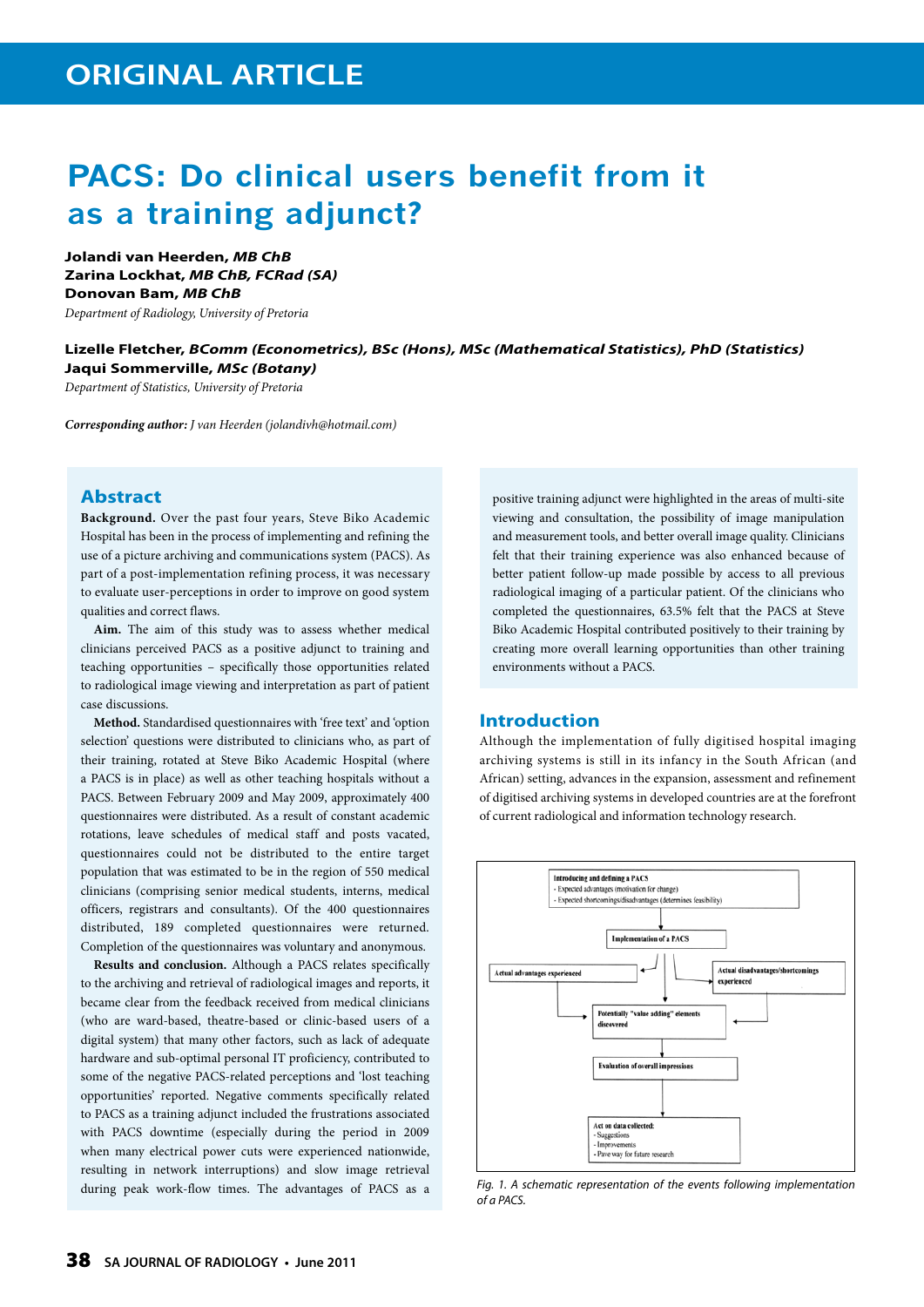## **ORIGINAL ARTICLE**

Steve Biko Academic Hospital (SBAH) is a government-funded academic hospital with a fully digitised imaging archiving system in place. Over the past four years at SBAH, the process of implementation, integration and refinement of the PACS has been an on-going project co-ordinated by the Department of Radiology, the Department of Information Technology, the vendor involved, and the key roleplayers at hospital administration level.

The African *status quo* currently lags about 10 years behind our firstworld counterparts. This is clear from early American and European post-PACS implementation quality assessment literature published from 1999 to 2002.<sup>1-6</sup> Subsequently, as the development and refinement of those PACS systems proceeded, literature pertaining to the 'added value' aspects of PACS came to the forefront from around 2005 to  $2007.^{7-10}$  Despite this time lag, our current experiences echo theirs. A process of planning, implementation, use, evaluation and improvement is clearly reflected.

The process of change from a hardcopy imaging system to an integrated, digitised archiving system follows a certain natural course – see Fig. 1. Predicted pre-implementation advantages and disadvantages have previously been described in South African literature.<sup>11</sup>

At SBAH, we are now entering our fourth post-PACS implementation year. On reaching this milestone, it has become necessary to objectively assess the advantages and disadvantages of the implemented PACS as perceived by users. We aim to use our findings to improve on perceived advantages and to act to correct flaws.

For medical and surgical clinicians training at an academic hospital, each step of patient interaction contributes to the overall learning experience. This includes viewing of radiological imaging studies and reading the attached radiology reports during ward rounds, clinic days, theatre procedures and formal patient case discussions.

The function of a PACS pertains particularly to the storage, archiving and retrieval of radiological images and reports. The system is linked to, and forms the back-bone of, both the hospital information system (HIS) and the radiology information system (RIS). Because training medical and surgical clinicians and students come into contact with both of these information systems (HIS used in clinics, wards and theatres, and RIS for interface exposure during inter-departmental case discussions hosted by the Department of Radiology), this study aimed at evaluating the perceptions regarding the core application of digital image and report archiving and retrieval, regardless of the system interface used.

For this reason, the study focuses particularly on PACS as a training adjunct to medical and surgical clinicians and students who are rotating at both a teaching hospital with a PACS as well as teaching hospitals without a PACS.

As the process of improvement and re-assessment continues, more optimal use of the 'value added' aspects of PACS (that we have only recently started to delve into) will be further developed; these include the use of tele-radiology (possibly linked to other tertiary institutions) and the development of a comprehensive digital image library for training.

### **Materials and methods**

An analytical cross-sectional survey was conducted between February 2009 and May 2009 to evaluate the effects that the integrated PACS had on training opportunities as perceived by clinicians rotating at SBAH during their training.

Standardised questionnaires with free text questions as well as 'option selection' questions were distributed to clinicians training and teaching at SBAH. These clinicians included consultants, registrars, medical officers, interns and senior medical students working in general surgery, orthopaedic surgery, paediatric surgery, cardio-thoracic surgery, neurosurgery, ophthalmology, ENT, urology, dermatology, internal medicine, cardiology, neurology, pulmonology, rheumatology, gastro-enterology, paediatrics, obstetrics and gynaecology, as well as trauma medicine.

The questionnaires gave the clinicians the opportunity to state their perceptions and suggestions regarding the PACS as a positive or negative contributor to training opportunities created at SBAH, compared with their experiences at other training hospitals where they rotate during their training and do not have imaging archiving systems.

Although the entire target population was estimated to be in the region of 550 medical and surgical clinicians and students, only about 400 questionnaires were distributed as a result of clinicians' academic rotations, leave schedules and unforeseen post vacations. Of the questionnaires distributed, 189 completed questionnaires were returned. Clinicians completed the questionnaires voluntarily and anonymously.

### **Results**

#### **Demographics**

The post descriptions and age range of clinicians who completed the questionnaires demonstrated a demographic distribution similar to the overall demographics in a training hospital – a larger numbers of students and junior doctors than the number of senior specialist consultants (Figs 2 and 3).



*Fig. 2. Post descriptions of clinicians participating in the study.*



*Fig. 3. Age distribution of the study population.*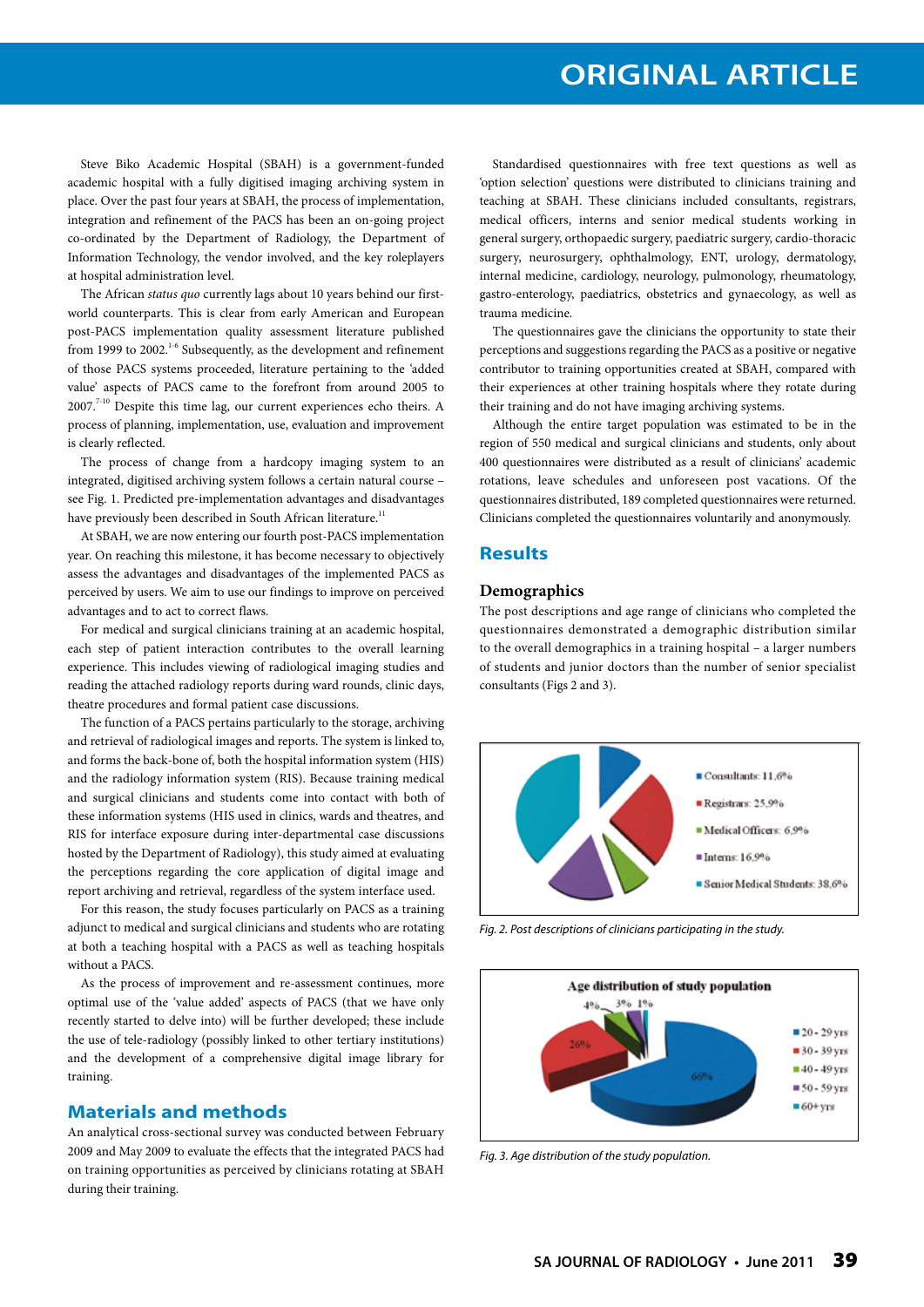### **ORIGINAL ARTICLE**

Due to the fact that this study aims to assess the perceived efficiency of the PACS at SBAH as a training adjunct (as perceived particularly by medical and surgical clinicians and students in training), the demographic distribution of the survey respondents is appropriate – the largest proportion of recipients being clinicians and students in training.

### **Duration of PACS usage (bearing in mind that total PACS implementation time is currently entering its fourth year)**

Feedback from the study population indicated that 35% had been working with the PACS for more than 2 years, and 63% indicated that they had been working with the PACS for less than 2 years. Of the group that had been working with the PACS for less than 2 years, 13% had been working with the PACS for 6 months.

### **General pre-existing computer proficiency of clinical users**

The majority (45%) of clinicians felt that their pre-existing computer proficiency was good (Fig. 4).

When asked to comment on their perceived use of the PACS, 43.4% of clinicians experienced the digitised archiving system as easy to negotiate from the start; 51.3% of clinicians experienced the archiving system as difficult to negotiate initially, becoming easier with continued use; and 3.7% of clinicians experienced the system as difficult to navigate, despite continued use.

### **Amount of clinicians who had frequent image viewing and associated learning opportunities**

Clinicians were asked to mark whether or not the existing image filming and archiving infrastructure allowed frequent image viewing



*Fig. 4. Pre-existing computer proficiency as perceived by individual clinicians.*



*Fig. 5. Percentage of clinicians who had the opportunity to view images more than half the available teaching time at institutions without and with a PACS.*

opportunities during various academic case discussions for the period of their rotations at either SBAH or at the other training hospitals without a PACS. Frequency was described as 'more than half of the time' and 'less than half of the time'. Fig. 5 demonstrates the percentage of clinicians who had image viewing opportunities more than half of the available teaching time at the various institutions (the balance of clinicians viewed images less than half the time).

From Fig. 5, it is clear that, in most of the academic teaching scenarios, a larger percentage of clinicians reported image viewing opportunities at SBAH (using the PACS) than at other training institutions without a PACS. The largest discrepancy in image viewing opportunities was noted regarding formal inter-departmental case presentations. Sixty-four per cent of the respondents reported that they viewed images during formal presentations more than half the time at SBAH, while 43% indicated that they had similar frequency of image viewing opportunities during formal case presentations when working at other teaching hospitals without a PACS.

A smaller discrepancy was demonstrated with informal discussions, where 40% of clinicians felt that they frequently had image viewing opportunities during informal discussions at SBAH, and 37% felt that they had frequent image viewing opportunities during informal discussions at other teaching hospitals without a PACS.

Image viewing opportunities during ward rounds at SBAH v. other teaching hospitals without a PACS, differed by only one per cent. The reason for this low figure is directly related to a lack of available appropriate hardware for optimal ward-based image viewing – as outlined by the free-text comments received (see Table I below).

### **Additional perceptions regarding PACS as a training adjunct**

Other feedback was that 94.7% of clinicians felt that the multi-site viewing of images on the PACS make inter-departmental consultations much easier. Also, 94.2% of clinicians felt that digital picture archiving made patient follow-up more efficient by having all the previous imaging studies available for immediate display. The majority of clinicians (97.4%) found the display tools (image manipulations and measurements) helpful when studying images, and 75.1% of clinicians felt that digital images had better resolution than hard copy images.

Fig. 6 shows positive responses received by the majority of respondents regarding PACS as an overall positive adjunct to medical education by creating more training opportunities.



*Fig. 6. The effects of a PACS on various training opportunities as perceived by respondents.*